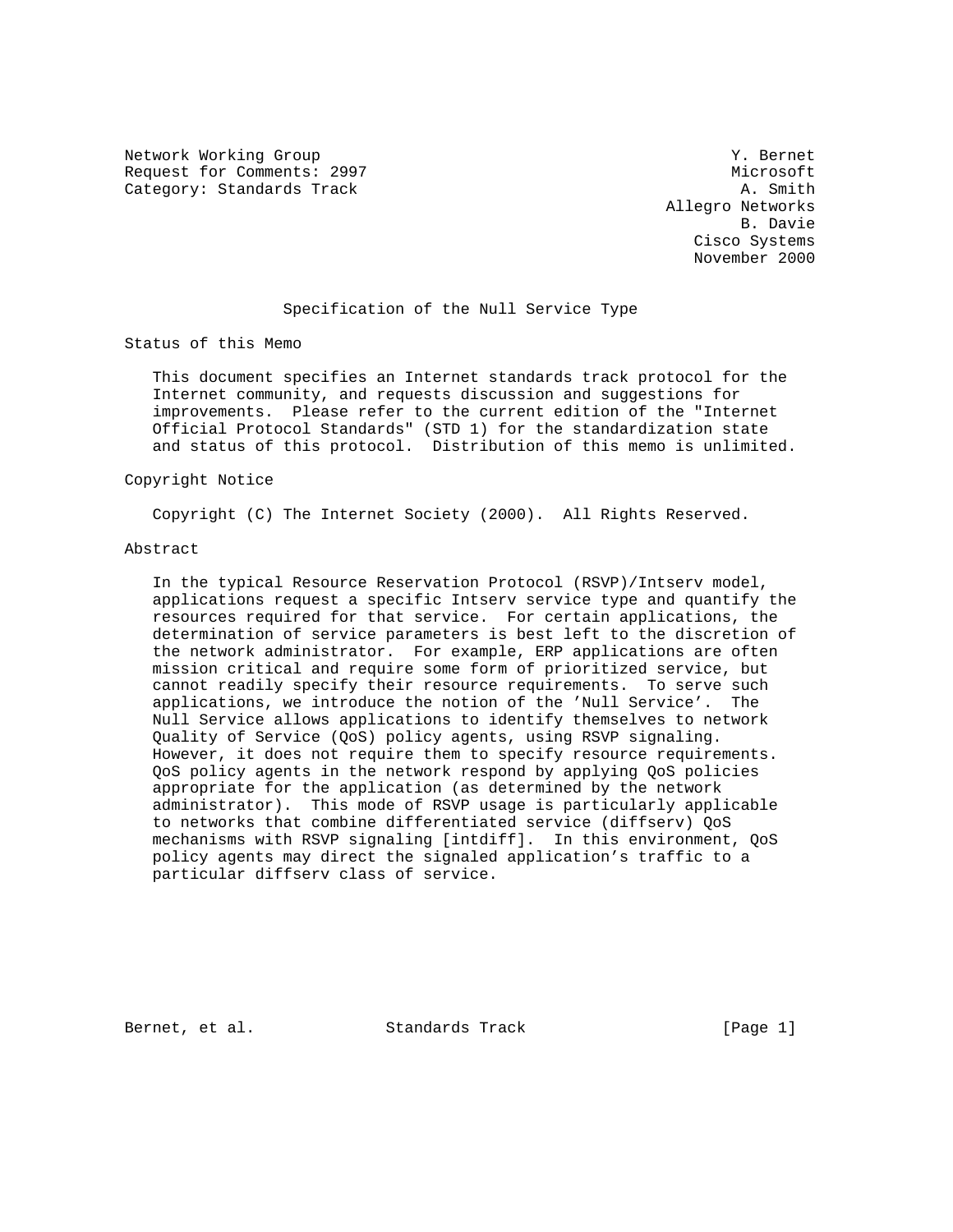#### 1. Motivation

 Using standard RSVP/Intserv signaling, applications running on hosts issue requests for network resources by communicating the following information to network devices:

- 1. A requested service level (Guaranteed or Controlled Load).
- 2. The quantity of resources required at that service level.
- 3. Classification information by which the network can recognize specific traffic (filterspec).
- 4. Policy/identity information indicating the user and/or the application for which resources are required.

 In response, standard RSVP aware network nodes choose to admit or deny a resource request. The decision is based on the availability of resources along the relevant path and on policies. Policies define the resources that may be granted to specific users and/or applications. When a resource request is admitted, network nodes install classifiers that are used to recognize the admitted traffic and policers that are used to assure that the traffic remains within the limits of the resources requested.

 The Guaranteed and Controlled Load Intserv services are not suitable for certain applications that are unable to (or choose not to)specify the resources they require from the network. Diffserv services are better suited for this type of application. Nodes in a diffserv network are typically provisioned to classify arriving packets to some small number of behavior aggregates (BAs) [diffarch]. Traffic is handled on a per-BA basis. This provisioning tends to be 'top down' with respect to end-user traffic flows in the sense that there is no signaling between hosts and the network. Instead, the network administrator uses a combination of heuristics, measurement and experience to provision the network devices to handle aggregated traffic, with no deterministic knowledge of the volume of traffic that will arrive at any specific node.

 In applying diffserv mechanisms to manage application traffic, network administrators are faced with two challenges:

 1. Provisioning - network administrators need to anticipate the volume of traffic likely to arrive at each network node for each diffserv BA. If the volume of traffic arriving is likely to exceed the capacity available for the BA claimed, the network administrator has the choice of increasing the capacity for the BA, reducing the volume of traffic claiming the BA, or compromising service to all traffic arriving for the BA.

Bernet, et al. Standards Track [Page 2]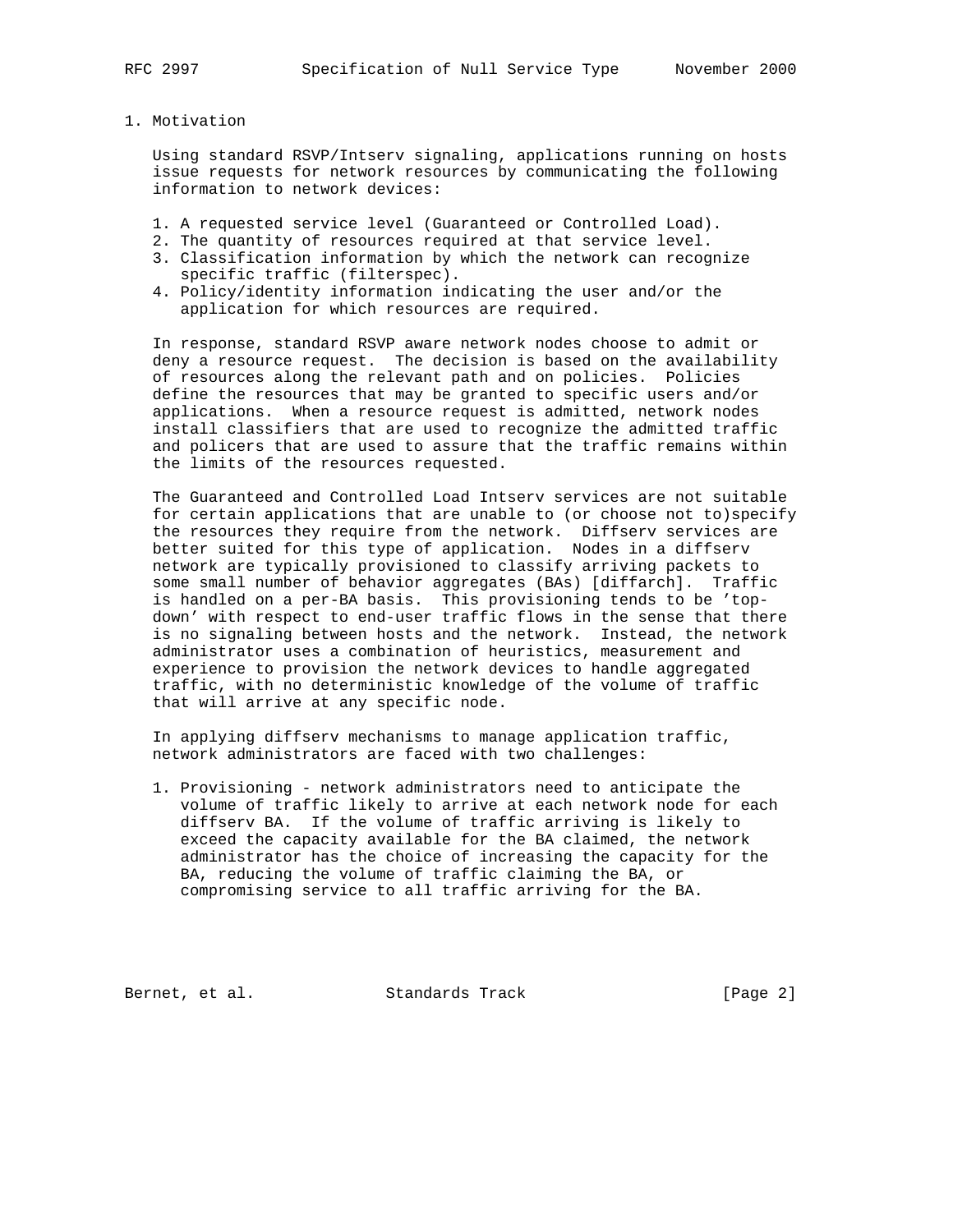2. Classification - diffserv nodes classify traffic to user and/or application, based on the diff-serv codepoint (DSCP) in each packet's IP header or based on other fields in the packet's IP header (source/destination address/port and protocol). The latter method of classification is referred to as MF classification. This method of classification may be unreliable and imposes a management burden.

 By using RSVP signaling, the management of application traffic in diffserv networks can be significantly facilitated. (Note that RSVP/diffserv interoperability has been discussed previously in the context of the Guaranteed and Controlled Load Intserv services.) This document focuses on RSVP/diffserv interoperability in the context of the Null Service.

2. Operational Overview

 In the proposed mechanism, the RSVP sender offers the new service type, 'Null Service Type' in the ADSPEC that is included with the PATH message. A new Tspec corresponding to the new service type is added to the SENDER\_TSPEC. In addition, the RSVP sender will typically include with the PATH message policy objects identifying the user, application and sub application ID [identity, application].

 (Note that at this time, the new Tspec is defined only to carry the maximum packet size parameter (M), for the purpose of avoiding fragmentation. No other parameters are defined.)

 Network nodes receiving these PATH messages interpret the service type to indicate that the application is requesting no specific service type or quantifiable resources. Instead, network nodes manage the traffic flow based on the requesting user, the requesting application and the type of application sub-flow.

 This mechanism offers significant advantages over a pure diffserv network. At the very least, it informs each network node which would be affected by the traffic flow (and which is interested in intercepting the signaling) of:

- 1. The demand for resources in terms of number of flows of a particular type traversing the node.
- 2. The binding between classification information and user, application and sub-application.

Bernet, et al. Standards Track [Page 3]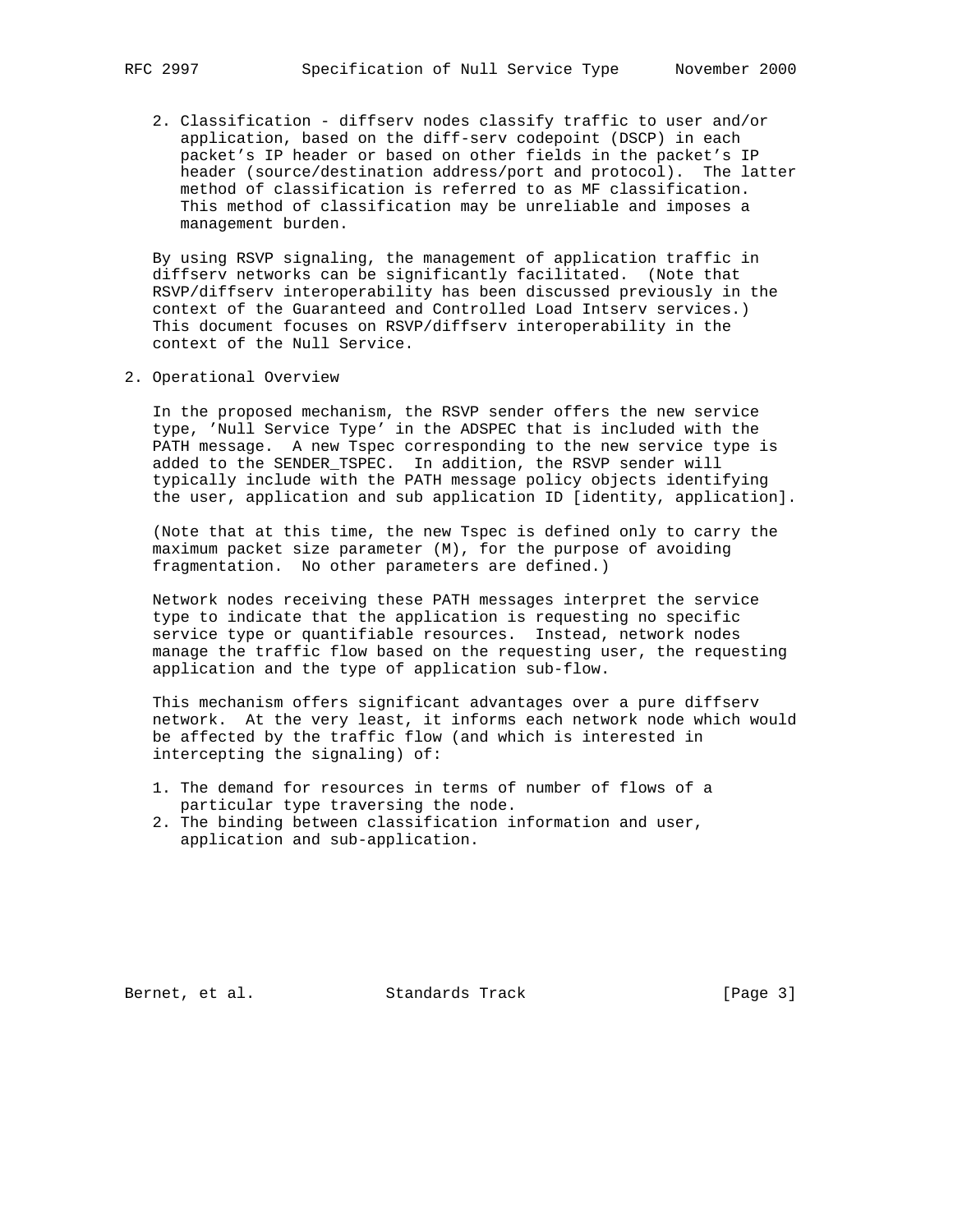This information is particularly useful to policy enforcement points and policy decision points (PEPs and PDPs). The network administrator can configure these elements of the policy management system to apply appropriate policy based on the identity of the user, the application and the specific sub application ID.

 PEPs and PDPs may be configured to return an RSVP RESV message to the sender. The returned RESV message may include a DCLASS object [dclass]. The DCLASS object instructs the sender to mark packets on the corresponding flow with a specific DSCP (or set of DSCPs). This mechanism allows PEP/PDPs to affect the volume of traffic arriving at a node for any given BA. It enables the PEP/PDP to do so based on sophisticated policies.

#### 3.1 Operational Notes

3.1.1 Scalability Issues

 In any network in which per-flow signaling is used, it is wise to consider scalability concerns. The Null Service encourages signaling for a broader set of applications than that which would otherwise be signaled for. However, RSVP signaling does not, in general, generate a significant amount of traffic relative to the actual data traffic associated with the session. In addition, the Null Service does not encourage every application to signal. It should be used by applications that are considered mission critical or needing QoS management by network administrators.

 Perhaps of more concern is the impact on processing resources at network nodes that process the signaling messages. When considering this issue, it's important to point out that it is not necessary to process the signaling messages at each network node. In fact, the combination of RSVP signaling with diff-serv networks may afford significant benefits even when the RSVP messages are processed only at certain key nodes (such as boundaries between network domains, first-hop routers, PEPs or any subset of these). Individual nodes should be enabled or disabled for RSVP processing at the discretion of the network administrator. See [intdiff] for a discussion of the impact of RSVP signaling on diff-serv networks.

 In any case, per-flow state is not necessarily required, even in nodes that apply per-flow processing.

Bernet, et al. Standards Track [Page 4]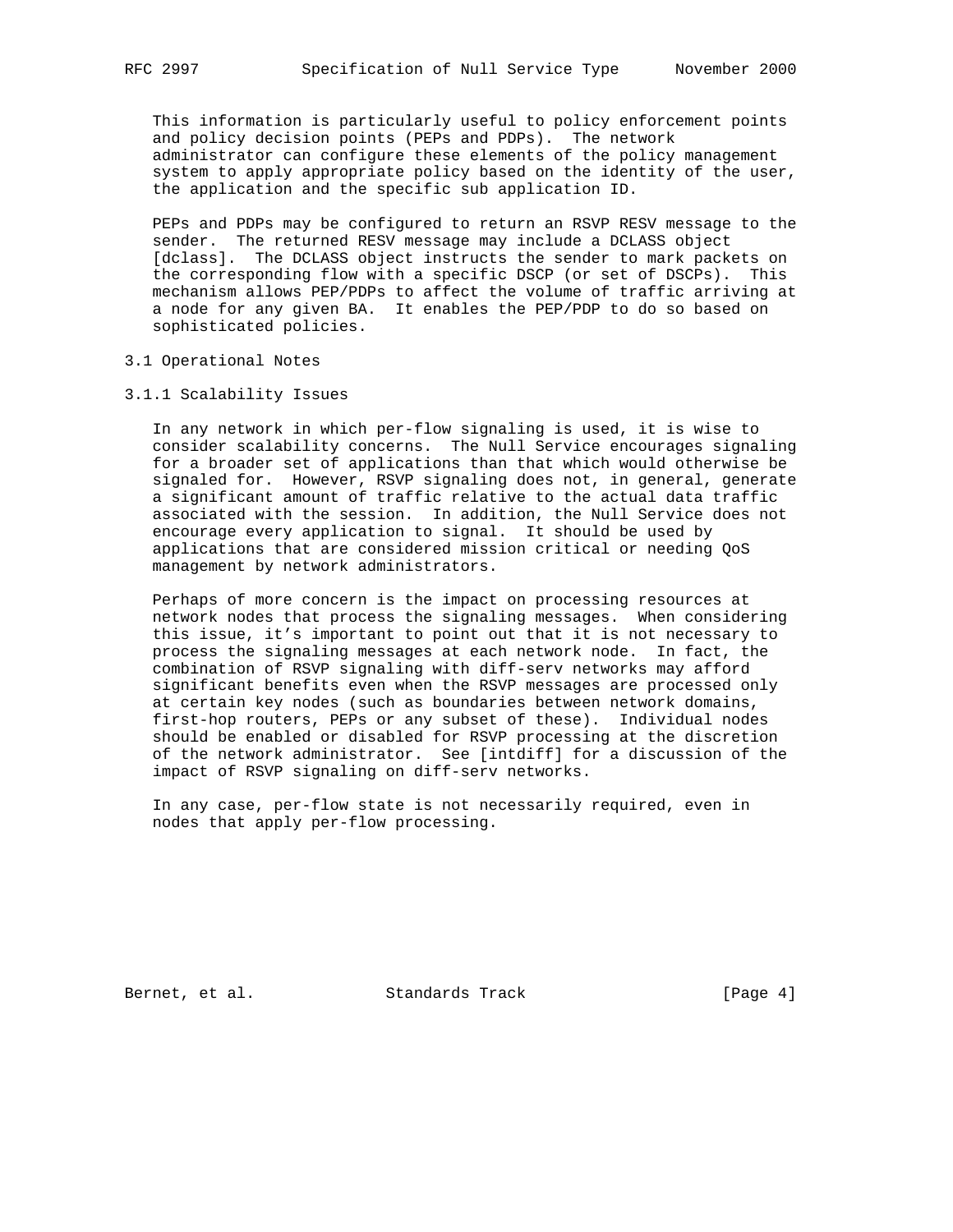#### 2.1.2 Policy Enforcement in Legacy Networks

 Network nodes that adhere to the RSVP spec should transparently pass signaling messages for the Null Service. As such, it is possible to introduce a small number of PEPs that are enabled for Null Service into a legacy network and to realize the benefits described in this document.

#### 2.1.3 Combining Existing Intserv Services with the Null Service

 This document does not preclude applications from offering both a quantitative Intserv service (Guaranteed or Controlled Load)and the Null Service, at the same time. An example of such an application would be a telephony application that benefits from the Guaranteed Service but is able to adapt to a less strict service. By advertising its support for both, the application enables network policy to decide which service type to provide.

3. Signaling Details

### 3.1 ADSPEC Generation

 The RSVP sender constructs an initial RSVP ADSPEC object specifying the Null Service Type. Since there are no service specific parameters associated with this service type, the associated ADSPEC fragment is empty and contains only the header word. Network nodes may or may not supply valid values for bandwidth and latency general parameters. As such, they may use the unknown values defined in [RFC2216].

The ADSPEC is added to the RSVP PATH message created at the sender.

3.2 RSVP SENDER\_TSPEC Object

 An additional Tspec is defined to correspond to the Null Service. If only the Null Service is offered in the ADSPEC, then this is the only Tspec included in the SENDER\_TSPEC object. If guaranteed or controlled load services are also offered in the ADSPEC, then the new Tspec is appended following the standard Intserv token-bucket Tspec [RFC2210].

## 3.3 RSVP FLOWSPEC Object

 Receivers may respond to PATH messages by generating an RSVP RESV message including a FLOWSPEC object. The FLOWSPEC object should specify that it is requesting the Null Service. It is possible that, in the future, a specific Rspec may be defined to correspond to the new service type.

Bernet, et al. Standards Track [Page 5]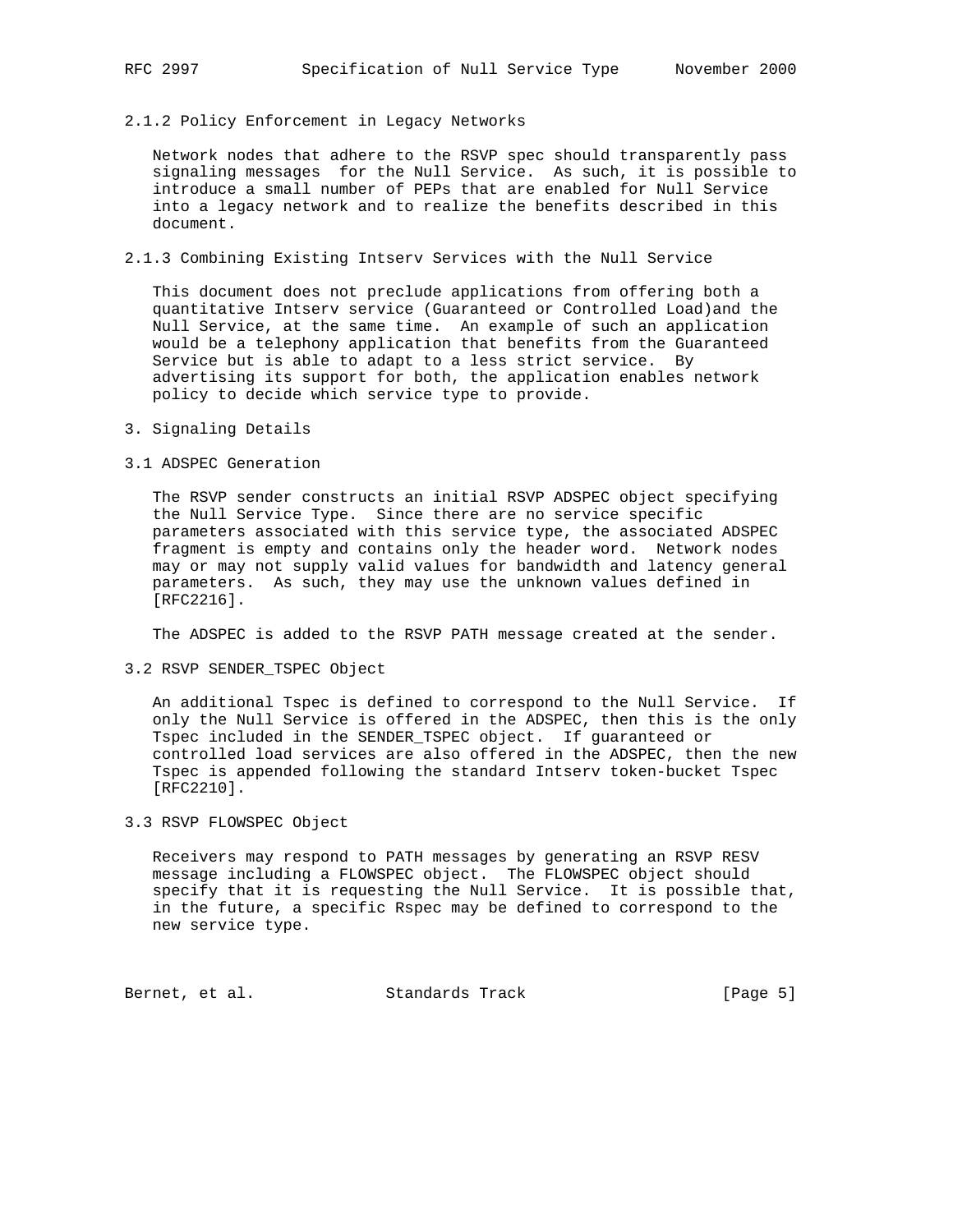# 4. Detailed Message Formats

4.1 Standard ADSPEC Format

 A standard RSVP ADSPEC object is described in [RFC2210]. It includes a message header and a default general parameters fragment. Following the default general parameters fragment are fragments for each supported service type.

4.2 ADSPEC for Null Service Type

 The Null Service ADSPEC includes the message header and the default general parameters fragment, followed by a single fragment denoting the Null Service. The new fragment introduced for the Null Service is formatted as follows:

 +-+-+-+-+-+-+-+-+-+-+-+-+-+-+-+-+-+-+-+-+-+-+-+-+-+-+-+-+-+-+-+-+  $\begin{vmatrix} 6 & (a) & |x| \end{vmatrix}$  Reserved  $\begin{vmatrix} 6 & 0 \\ 0 & 0 \end{vmatrix}$ +-+-+-+-+-+-+-+-+-+-+-+-+-+-+-+-+-+-+-+-+-+-+-+-+-+-+-+-+-+-+-+-+

a - indicates Null Service (6).

x - is the break-bit.

b - indicates zero words in addition to the header.

Bernet, et al. Standards Track [Page 6]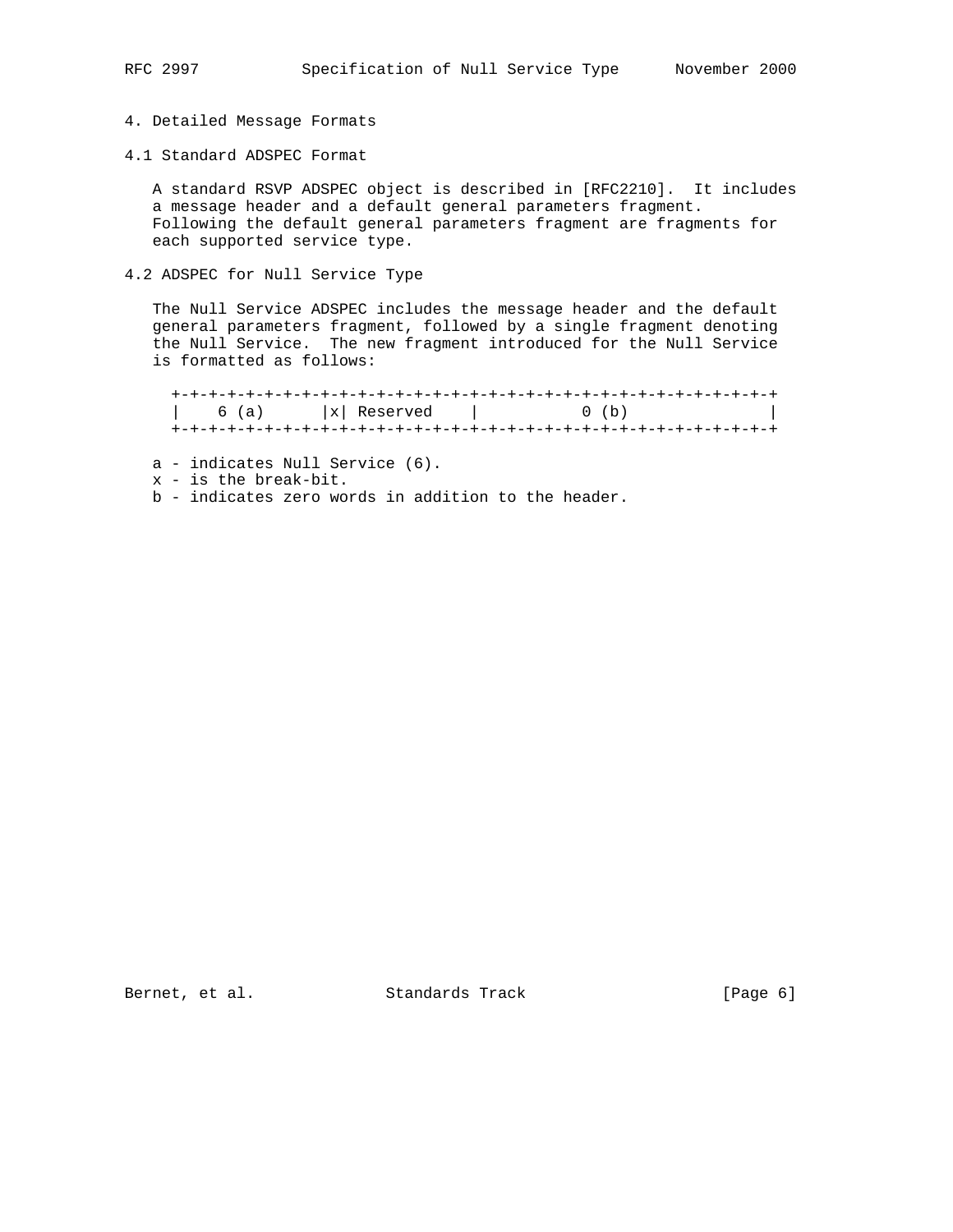A complete ADSPEC supporting only the Null Service is illustrated below:

|                                                                                                                                                                                                | 31                                                                                                                                                                                                     | 24 23                                                 | 16 15                |                                            | 87 |  |  |  |
|------------------------------------------------------------------------------------------------------------------------------------------------------------------------------------------------|--------------------------------------------------------------------------------------------------------------------------------------------------------------------------------------------------------|-------------------------------------------------------|----------------------|--------------------------------------------|----|--|--|--|
|                                                                                                                                                                                                |                                                                                                                                                                                                        |                                                       |                      | $1   0 (a)  $ Reserved   Msg length -1 (b) |    |  |  |  |
|                                                                                                                                                                                                | $2 \mid 1$ (c)                                                                                                                                                                                         |                                                       | x  Reserved          | 8 (d)                                      |    |  |  |  |
| 3                                                                                                                                                                                              | 4 (e)                                                                                                                                                                                                  |                                                       | (f)                  | $1(\sigma)$                                |    |  |  |  |
| 4                                                                                                                                                                                              |                                                                                                                                                                                                        | IS hop cnt (32-bit unsigned)                          |                      |                                            |    |  |  |  |
|                                                                                                                                                                                                | 5                                                                                                                                                                                                      | 6 (h)                                                 |                      | $1$ (i)                                    |    |  |  |  |
|                                                                                                                                                                                                | 61                                                                                                                                                                                                     | Path b/w estimate (32-bit IEEE floating point number) |                      |                                            |    |  |  |  |
| 7                                                                                                                                                                                              | 8 (k)                                                                                                                                                                                                  |                                                       | (1)                  | $1 \pmod{m}$<br>$\mathbb{R}$               |    |  |  |  |
| 8                                                                                                                                                                                              |                                                                                                                                                                                                        | Minimum path latency (32-bit integer)                 |                      |                                            |    |  |  |  |
| 9                                                                                                                                                                                              |                                                                                                                                                                                                        | 10(n)                                                 | (0)                  | 1(p)                                       |    |  |  |  |
| 10                                                                                                                                                                                             | Composed MTU (32-bit unsigned)                                                                                                                                                                         |                                                       |                      |                                            |    |  |  |  |
| 11                                                                                                                                                                                             |                                                                                                                                                                                                        |                                                       | $6 (q)$  x  Reserved | 0(r)                                       |    |  |  |  |
| Word 1: Message Header:<br>(a) - Message header and version number<br>(b) - Message length (10 words not including header)                                                                     |                                                                                                                                                                                                        |                                                       |                      |                                            |    |  |  |  |
| Words 2-10: Default general characterization parameters<br>(c) - Per-Service header, service number 1 (Default General<br>Parameters)                                                          |                                                                                                                                                                                                        |                                                       |                      |                                            |    |  |  |  |
| (x) - Global Break bit (NON_IS_HOP general parameter 2)<br>(d) - Length of General Parameters data block (8 words)<br>(e) - Parameter ID, parameter 4 (NUMBER_OF_IS_HOPS general<br>parameter) |                                                                                                                                                                                                        |                                                       |                      |                                            |    |  |  |  |
|                                                                                                                                                                                                | (f) - Parameter 4 flag byte<br>(g) - Parameter 4 length, 1 word not including header<br>(h) - Parameter ID, parameter 6 (AVAILABLE_PATH_BANDWIDTH general<br>parameter)<br>(i) - Parameter 6 flag byte |                                                       |                      |                                            |    |  |  |  |
|                                                                                                                                                                                                | (j) - Parameter 6 length, 1 word not including header<br>(k) - Parameter ID, parameter 8 (MINIMUM_PATH_LATENCY general<br>parameter)<br>$(1)$ - Parameter 8 flag byte                                  |                                                       |                      |                                            |    |  |  |  |
|                                                                                                                                                                                                |                                                                                                                                                                                                        |                                                       |                      |                                            |    |  |  |  |

Bernet, et al. Standards Track [Page 7]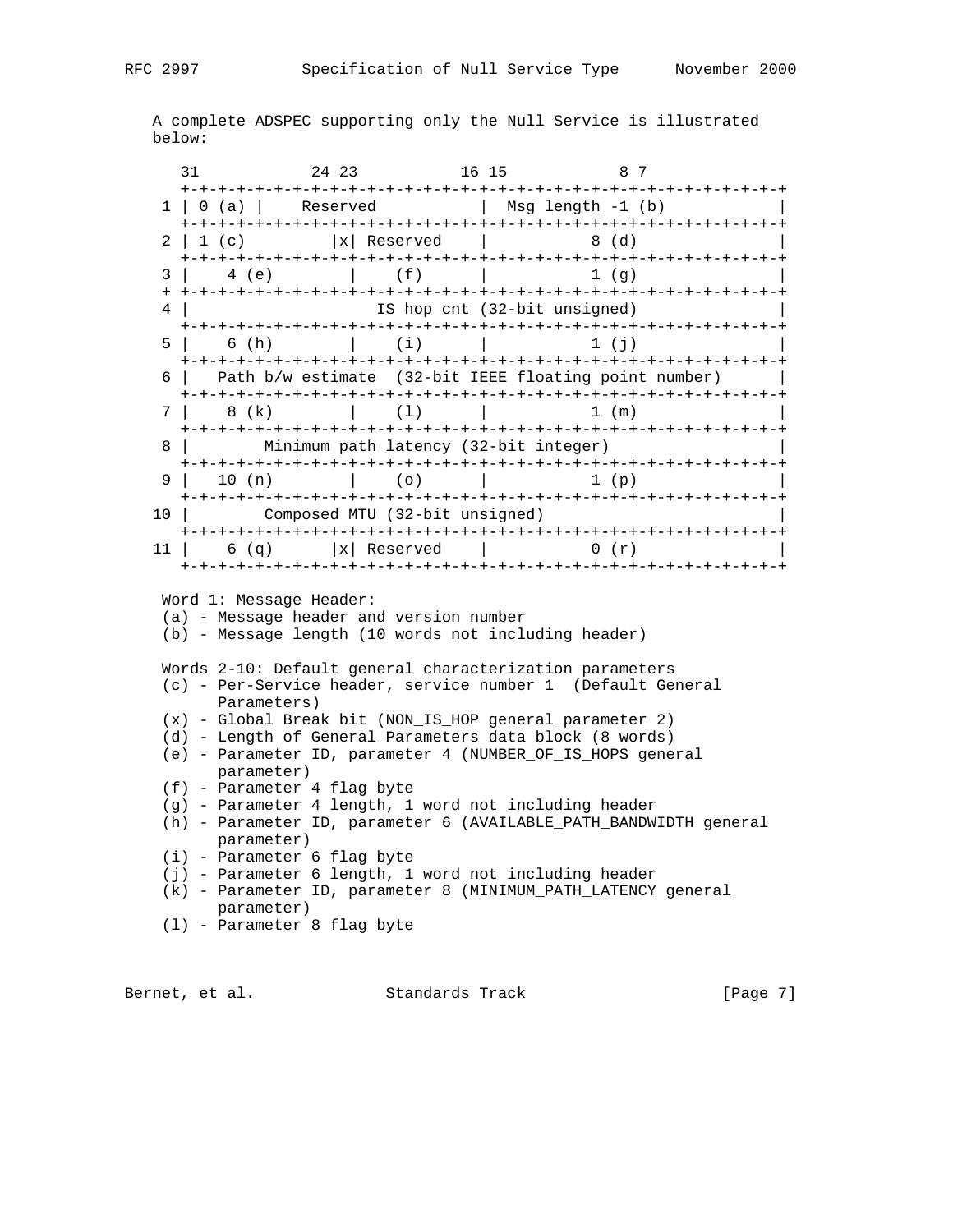(m) - Parameter 8 length, 1 word not including header (n) - Parameter ID, parameter 10 (PATH\_MTU general parameter)

- (o) Parameter 10 flag byte
- (p) Parameter 10 length, 1 word not including header

Word 11: Null Service parameters

- (q) Per-Service header, service number 6 (Null)
- (x) Break bit for Null Service
- (r) Length (0) of per-service data not including header word.

 Note that the standard rules for parsing ADSPEC service fragments ensure that the ADSPEC will not be rejected by legacy network elements. Specifically, these rules state that a network element encountering a per-service data header which it does not understand should set bit 23 (the break-bit) to indicate that the service is not supported and should use the length field from the header to skip over the rest of the fragment.

 Also note that it is likely that it will not be possible for hosts or network nodes to generate meaningful values for words 5 and/or 7 (bandwidth estimates and path latency), due to the nature of the service. In this case, the unknown values from [RFC2216] should be used.

4.3 SENDER\_TSPEC Object Format

The following Tspec is defined to correspond to the Null Service:

| 31                                                                                                          | 24 23  | 16 15       | 87                                                                                                                           |  |  |  |  |
|-------------------------------------------------------------------------------------------------------------|--------|-------------|------------------------------------------------------------------------------------------------------------------------------|--|--|--|--|
| 6 (a)                                                                                                       |        | 0  Reserved | 2(b)                                                                                                                         |  |  |  |  |
| 2 <sup>1</sup><br>$128$ (c)                                                                                 | (0)(d) |             | 1(e)                                                                                                                         |  |  |  |  |
| Maximum Packet Size [M] (32-bit integer)<br>Word 1: Service header<br>(a) - Service number 6 (Null Service) |        |             |                                                                                                                              |  |  |  |  |
| (b) - Length of per-service data, 2 words not including per-service<br>header                               |        |             |                                                                                                                              |  |  |  |  |
| Word 2-3: Parameter<br>(d) – Parameter 128 flags (none set)                                                 |        |             | (c) - Parameter ID, parameter 128 (Null Service TSpec)<br>(e) - Parameter 128 length, 1 words not including parameter header |  |  |  |  |

Bernet, et al. Standards Track [Page 8]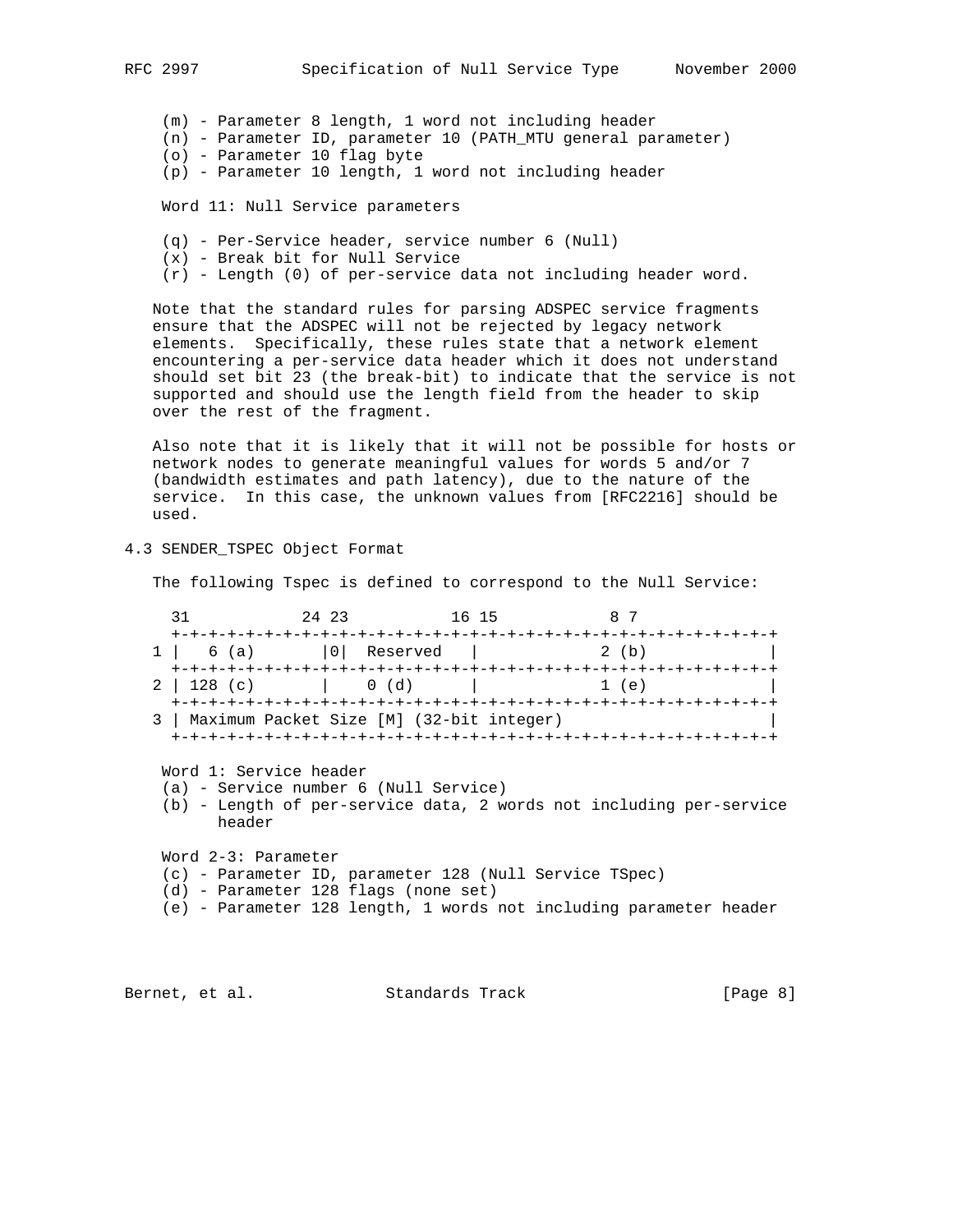Note that the illustration above does not include the standard RSVP SENDER\_TSPEC object header, nor does it include the sub-object header (which indicates the message format version number and length), defined in RFC 2205 and RFC 2210, respectively.

 In the case that only the Null Service is advertised in the ADSPEC, the Tspec above would be appended immediately after the SENDER\_TSPEC object header and sub-object header. In the case that additional service types are advertised, requiring the token bucket specific Tspec defined in RFC2210, the Tspec above would be appended following the token bucket Tspec, which would in turn follow the object header and sub-object header.

4.4 FLOWSPEC Object Format

 The format of an RSVP FLOWSPEC object originating at a receiver requesting the Null Service is shown below. The value of 6 in the per-service header (field (c), below) indicates that Null Service is being requested.

| 31                                                             | 2.4 2.3 | 16 15                | 8 7         |  |  |  |  |
|----------------------------------------------------------------|---------|----------------------|-------------|--|--|--|--|
| 0(a)                                                           |         | reserved   3 (b)     |             |  |  |  |  |
|                                                                |         | 6 (c)   0   Reserved | 2(d)        |  |  |  |  |
| 3   128 (e)   0 (f)                                            |         |                      | $1(\alpha)$ |  |  |  |  |
| 4   Maximum Packet Size [M] (32-bit integer)                   |         |                      |             |  |  |  |  |
| $(a)$ - Message format version number $(0)$                    |         |                      |             |  |  |  |  |
| (b) - Overall length (3 words not including header)            |         |                      |             |  |  |  |  |
| $(c)$ - Service header, service number 6 (Null)                |         |                      |             |  |  |  |  |
| (d) - Length of data, 2 words not including per-service header |         |                      |             |  |  |  |  |
| (e) - Parameter ID, parameter 128 (Null Service TSpec)         |         |                      |             |  |  |  |  |
| (f) – Parameter 128 flags (none set)                           |         |                      |             |  |  |  |  |

(g) - Parameter 128 length, 1 words not including parameter header

4.5 DCLASS Object Format

 DCLASS objects may be included in RESV messages. For details regarding the DCLASS object format, see [dclass].

5. Security Considerations

 The message formatting and usage rules described in this note raise no new security issues beyond standard RSVP.

Bernet, et al. Standards Track [Page 9]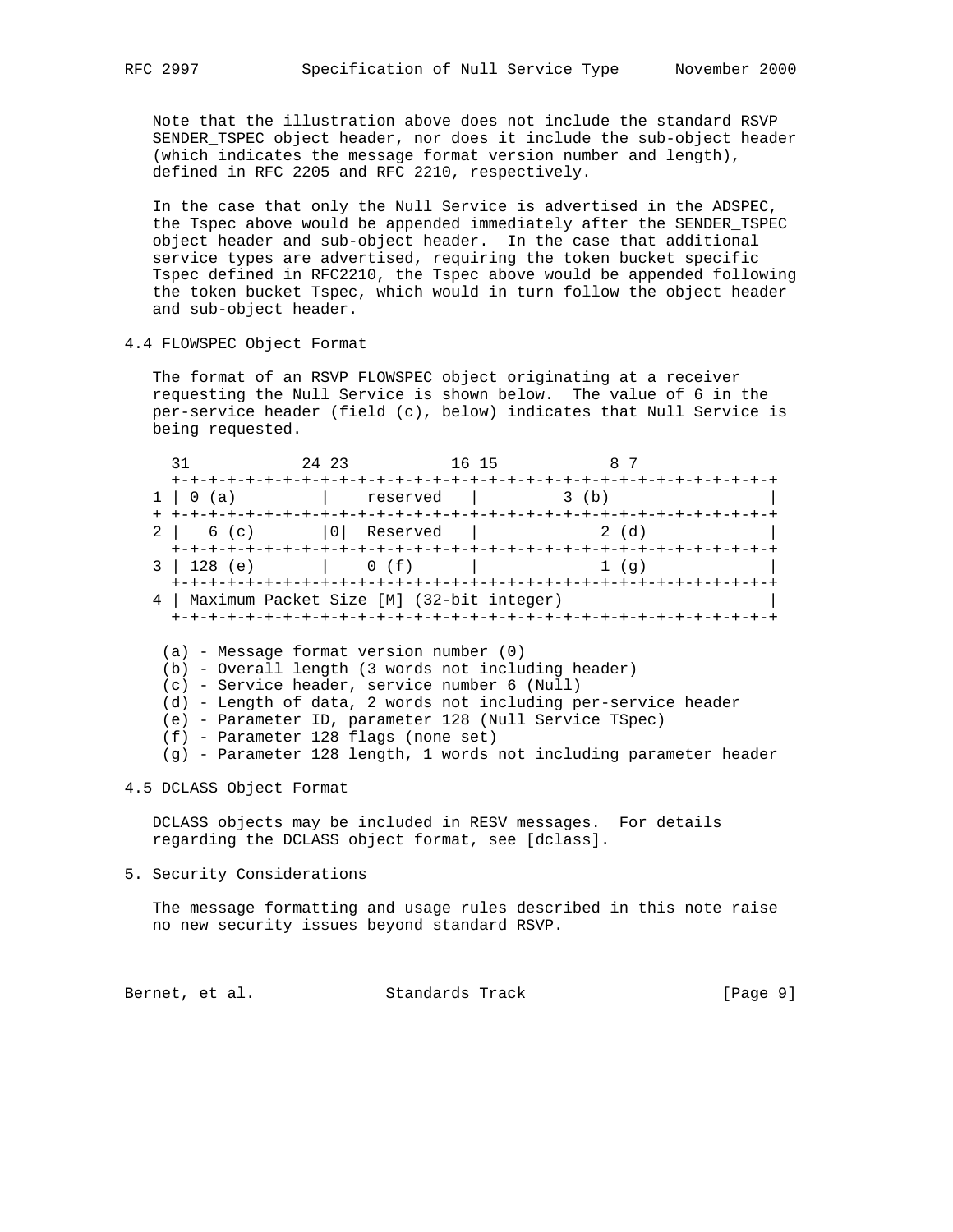#### 6. References

- [RFC2205] Braden, R., Zhang, L., Berson, S., Herzog, S. and S. Jamin, "Resource Reservation Protocol (RSVP) - Version 1 Functional Specification", RFC 2205, September 1997.
- [RFC2216] Shenker, S. and J. Wroclawski, "Network Element QoS Control Service Specification Template", RFC 2216, September 1997.
- [RFC2210] Wroclawski, J., "The Use of RSVP with IETF Integrated Services", RFC 2210, September 1997.
- [intdiff] Bernet, Y., Yavatkar, R., Ford, P., Baker, F., Zhang, L., Nichols, K., Speer, M., Braden, B. and B. Davie, "A Framework for Integrated Services Operation over Diffserv Networks", RFC 2998, November 2000.
- [diffarch] Blake, S., Black, D., Carlson, M., Davies, E., Wang, Z. and W. Weiss, "An Architecture for Differentiated Services", RFC 2475, December 1998.
- [identity] Yadav, S., Yavatkar, R., Pabbati, R., Ford, P., Moore, T., Herzog, S., "Identity Representation for RSVP", RFC 2752, January 2000.
- [application] Bernet, Y., "Application and Sub Application Identity Policy Objects for Use with RSVP", RFC 2872, June 2000.
- [dclass] Bernet, Y., "Format of the RSVP DCLASS Object", RFC 2996, November 2000.
- 7. Acknowledgments

 We thank Fred Baker, Dinesh Dutt, Nitsan Elfassy, John Schnizlein, Ramesh Pabbati and Sanjay Kaniyar for their comments on this memo.

Bernet, et al. Standards Track [Page 10]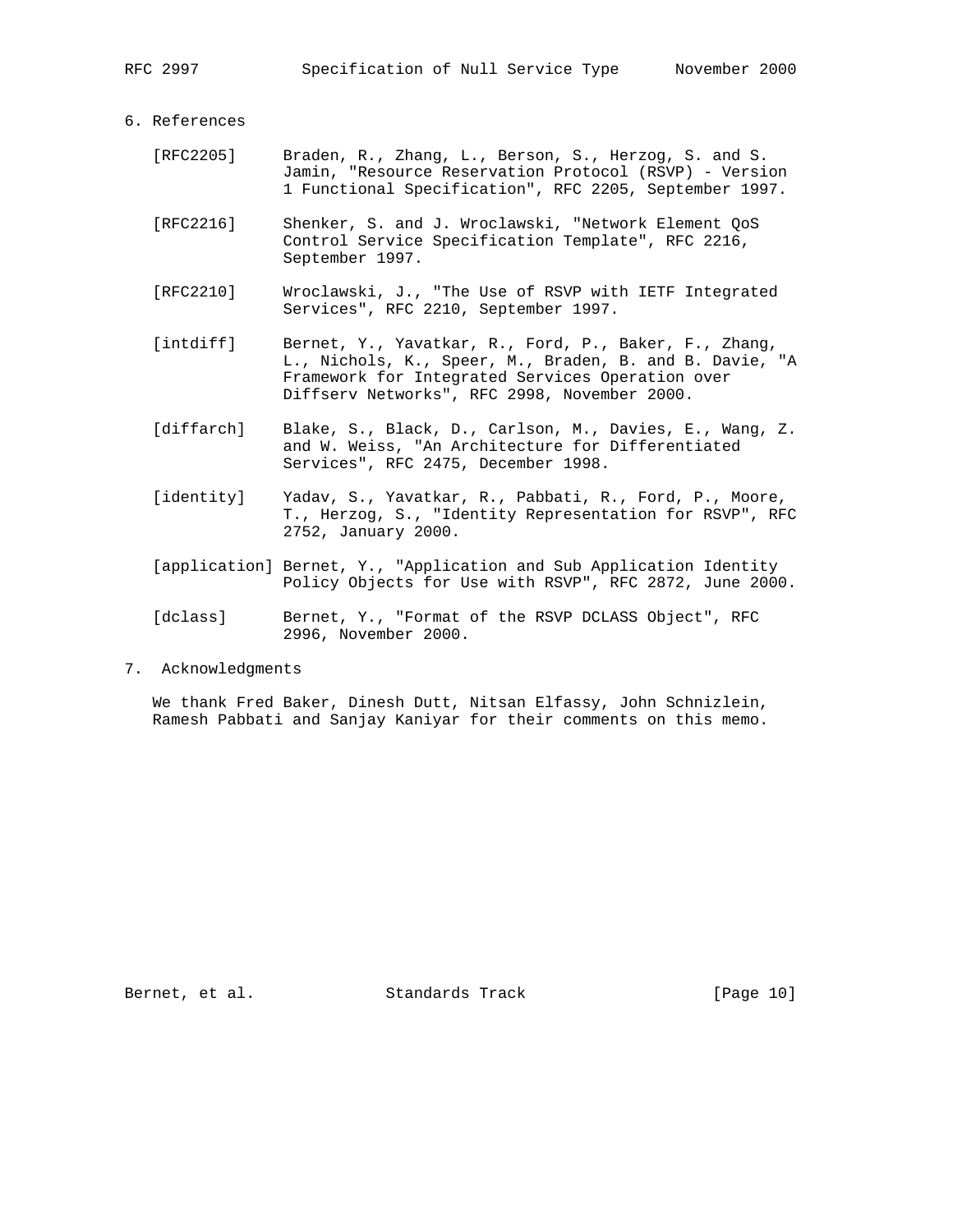8. Authors' Addresses

 Yoram Bernet Microsoft One Microsoft Way Redmond, WA 98052

 Phone: +1 (425) 936-9568 EMail: Yoramb@microsoft.com

 Andrew Smith Allegro Networks 6399 San Ignacio Ave. San Jose, CA 95119, USA

 FAX: +1 415 345 1827 Email: andrew@allegronetworks.com

 Bruce Davie Cisco Systems 250 Apollo Drive Chelmsford, MA 01824

 Phone: +1 (978)-244-8000 EMail: bsd@cisco.com

Bernet, et al. Standards Track [Page 11]